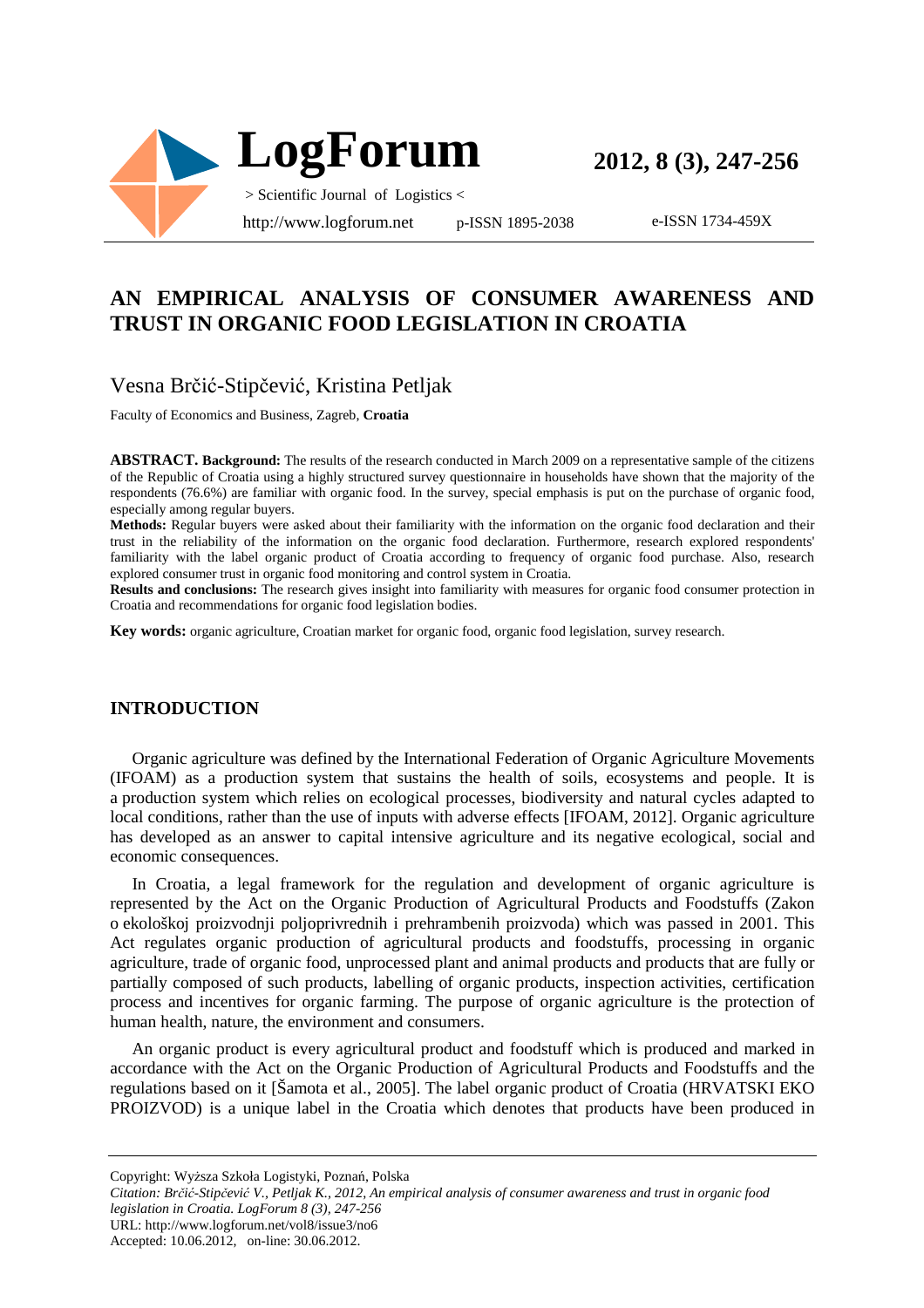accordance with organic production standards and certified by a certification body [Krešić and Sučić, 2010]. The right to the use of the label organic product of Croatia for a period of one year is given by the Ministry of Agriculture, Fisheries and Rural Development based on the request of organic food producer and certificate. The label HRVATSKI EKO PROIZVOD (Figure 1) has been in use since 2008.



Source: Ordinance on labelling and marking of organic products, Official Gazette (Narodne novine), No. 10/07

 Fig. 1. Label organic product of Croatia Rys. 1. Chorwacka etykieta żywności organicznej

The development of organic production has also been developing organic food market. The organic food market in Croatia is still underdeveloped, but a number of organic farms have been growing rapidly [Petljak, 2011]. Consumers are becoming more concerned about their nutrition, health and food safety. Therefore, organic food has become an area of research interest for many authors.

## **METHODOLOGICAL APPROACH**

#### *Research instrument and data collection*

The primary research was conducted in March 2009, through personal interviews in households using a highly structured questionnaire. For the purpose of this study, a nationally representative sample of 1,000 Croatian citizens older than 15 has been defined. The sources of the data for defining the framework for a sample selection were the results of the census conducted in 2001 by the Croatian Bureau of Statistics. The stratification is two-dimensional and was conducted according to two characteristics: (1) according to 6 traditional regions defined as a set of existing counties (Table 1) and (2) according to 4 settlement sizes (Table 2). Thus, a total of 24 strata were created.

> Table 1. Respondents' representation by region Tabela 1. Reprezentacja respondentów w regionie

| <b>Region</b>                     | <b>Number of respondents</b> | % of respondents |  |  |
|-----------------------------------|------------------------------|------------------|--|--|
| Zagreb and surroundings           | 249                          | 24.9             |  |  |
| Northern Croatia                  | 180                          | 18.0             |  |  |
| Slavonia                          | 174                          | 17.4             |  |  |
| Lika, Kordun and Banovina         | 88                           | 8.8              |  |  |
| Istria, Primorje and Gorski Kotar | 119                          | 11.9             |  |  |
| Dalmatia                          | 190                          | 19.0             |  |  |
| <b>Total</b>                      | 1,000                        | 100.0            |  |  |

Source: primary research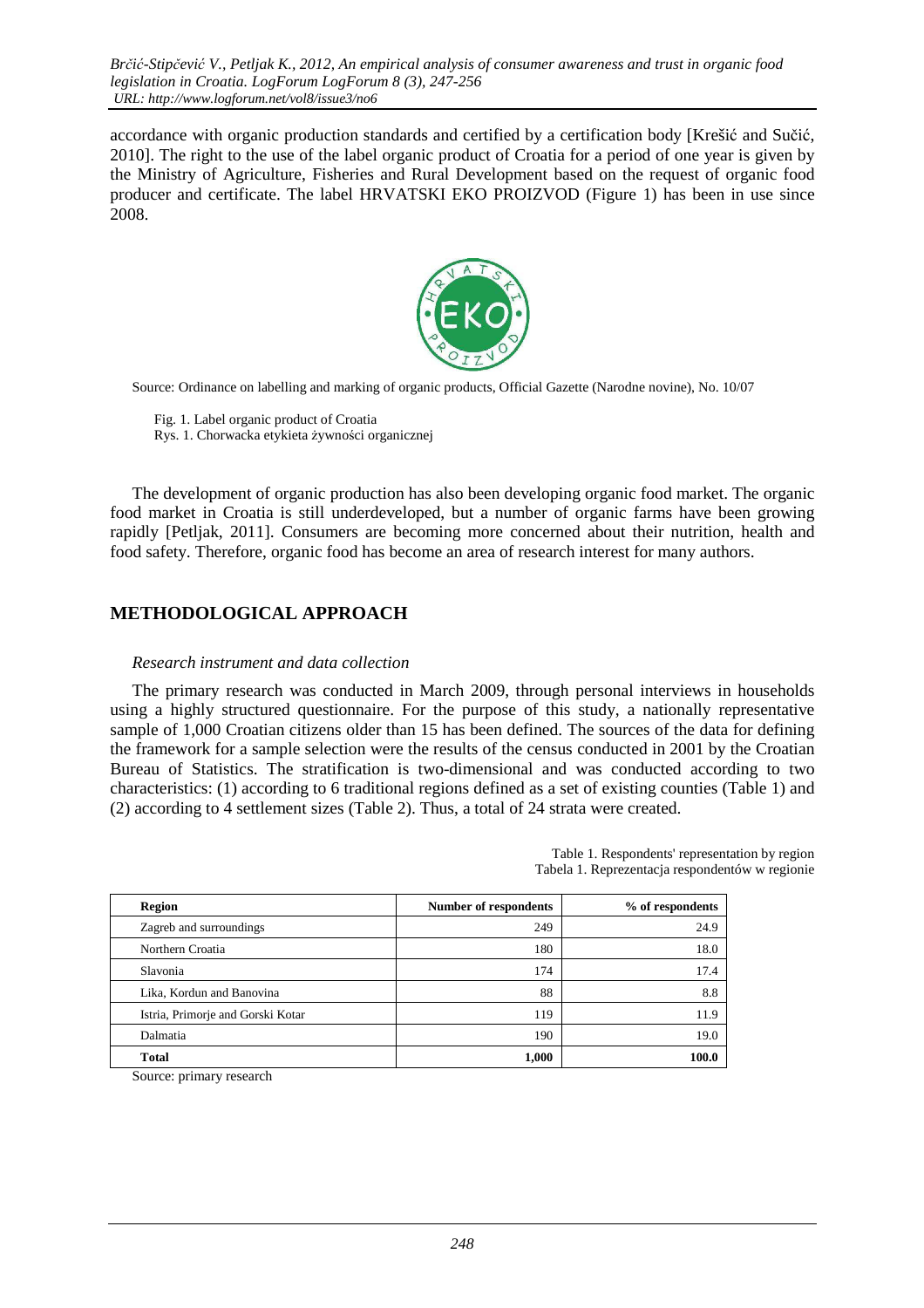| <b>Settlement size</b>                 | <b>Number of respondents</b> | % of respondents |
|----------------------------------------|------------------------------|------------------|
| up to $2,000$ inhabitants              | 400                          | 40.0             |
| from $2,001$ to $10,000$ inhabitants   | 153                          | 15.3             |
| from $10,001$ to $100,000$ inhabitants | 212                          | 21.2             |
| more than 100,001 inhabitants          | 235                          | 23.5             |
| <b>Total</b>                           | 1,000                        | 100.0            |

Table 2. Respondents' representation by settlement size Tabela 2. Reprezentacja respondentów według rozmiaru zasiedlenia

Source: primary research

Zagreb region and the surroundings includes Zagreb county and the City of Zagreb; Northern Croatia region includes Krapinsko-zagorska county, Varaždinska county, Koprivničko-križevačka county, Bjelovarsko-bilogorska county, Virovitičko-podravska county and Međimurska county; Slavonija region includes Požeško-slavonska county, Brodsko-posavska county, Osječko-baranjska county and Vukovarsko-srijemska county; Lika, Kordun and Banovina region includes Sisačkomoslavačka county, Karlovačka county and Ličko-senjska county; Istra, Primorje and Gorski kotar region includes Primorsko-goranska county and Istarska county, and Dalmatia region includes Zadarsko-kninska county, Šibenska county, Splitsko-dalmatinska county and Dubrovačko-neretvanska county.

To disseminate the survey and gather answers from respondents, the professional market research agency's network of field operatives was used. After all questionnaires were completed, the survey data was analyzed using the methods of descriptive and inferential statistics.

The objectives of this research were:

- − to explore respondents' familiarity with organic food,
- − to explore whether the respondents buy organic food and to which extent,
- − to identify regular buyers of organic food, their familiarity with and trust in the information on the organic food declaration,
- − to explore respondents' familiarity with the label organic product of Croatia,
- − to explore respondents' familiarity with organic food monitoring and control system,
- − to explore respondents' familiarity with measures for organic food consumer protection in Croatia.

#### *Respondents' characteristics*

Table 3 shows respondents' characteristics - gender, age, education level, number of household members, number of children under the age of 18, employment status, personal monthly income and monthly household income.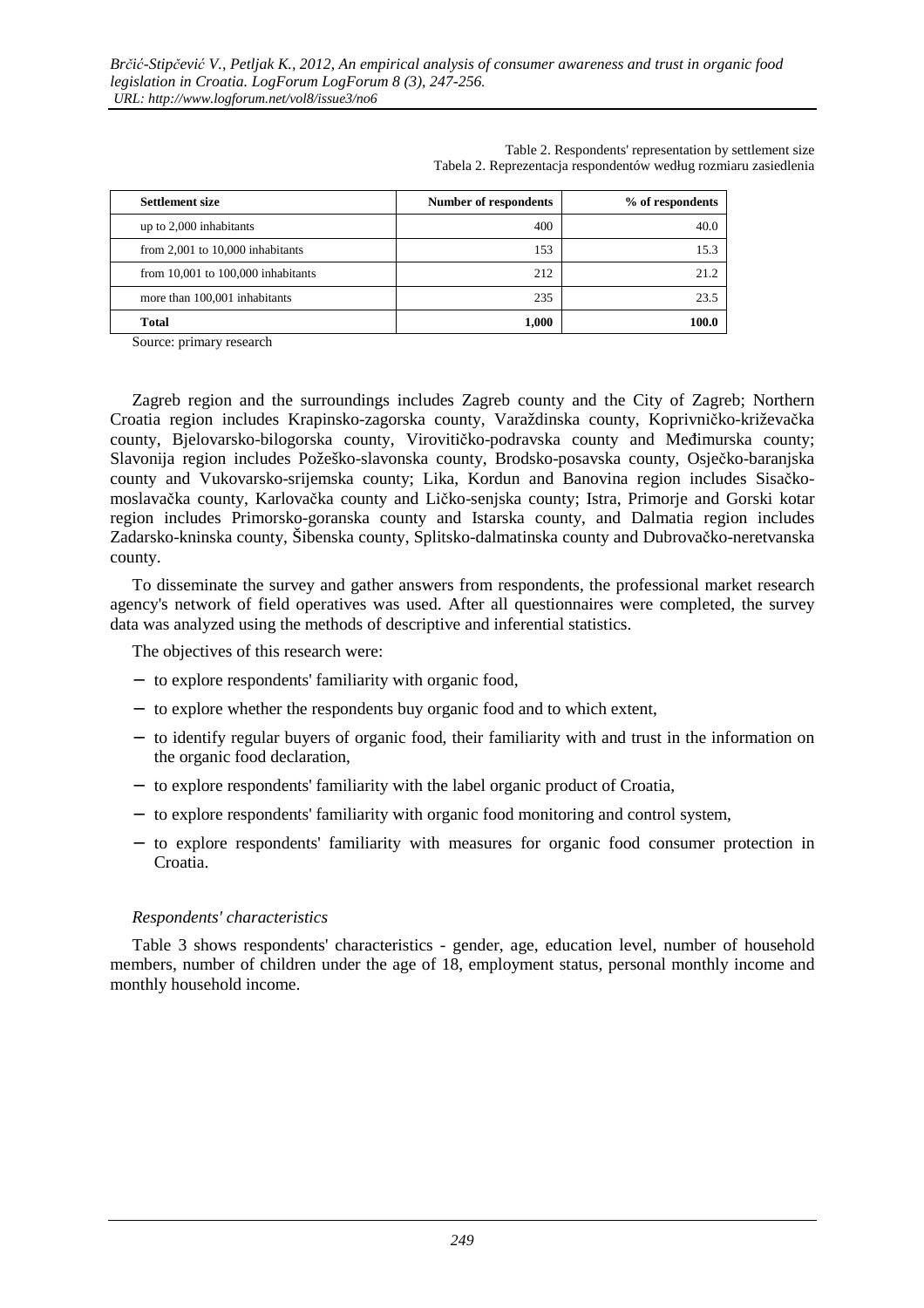#### Table 3. Respondents' characteristics Tabela 3. Charakterystyki respondentów

|                                       |       | %     |
|---------------------------------------|-------|-------|
|                                       | n     |       |
| <b>Gender</b><br>male                 | 471   | 47.1  |
|                                       | 529   |       |
| female                                |       | 52.9  |
| Age                                   |       |       |
| $15 - 17$                             | 28    | 2.8   |
| 18-24                                 | 136   | 13.6  |
| $25 - 34$                             | 158   | 15.8  |
| 35-44                                 | 178   | 17.8  |
| 45-54                                 | 170   | 17.0  |
| 55-64                                 | 135   | 13.5  |
| more than 65                          | 195   | 19.5  |
| <b>Education</b> level                |       |       |
| no elementary school                  | 63    | 6.3   |
| elementary school                     | 163   | 16.3  |
| high school (3 years)                 | 196   | 19.6  |
| high school (4 years)                 | 442   | 44.2  |
| college or higher education           | 136   | 13.6  |
| Number of household members           |       |       |
| 1 member                              | 192   | 19.2  |
| 2 members                             | 278   | 27.8  |
| 3 members                             | 224   | 22.4  |
| 4 members                             | 195   | 19.5  |
| 5 members and more                    | 111   | 11.1  |
| Number of children uder the age of 18 |       |       |
| children under the age of 6           | 127   | 12.7  |
| children between 7 and 14 years       | 156   | 15.6  |
| children between 15 and 18 years      | 102   | 10.2  |
| no children under the age of 18       | 615   | 61.5  |
| <b>Employment status</b>              |       |       |
| full-time employment                  | 384   | 38.4  |
| fix-term contract                     | 53    | 5.3   |
| part-time employment                  | 25    | 2.5   |
| not-registered                        | 9     | 0.9   |
| self-employment                       | 16    | 1.6   |
| unemployed                            | 513   | 51.3  |
| Personal monthly income               |       |       |
| less than 1,200 kn                    | 73    | 7.3   |
| 1,201-2,000 kn                        | 142   | 14.2  |
| 2,001-3,500 kn                        | 215   | 21.5  |
| 3,501-5,500 kn                        | 197   | 19.7  |
| 5,501-7,000 kn                        | 51    | 5.1   |
| 7,001-9,000 kn                        | 15    | 1.5   |
| more than 9,000 kn                    | 15    | 1.5   |
| no personal monthly income            | 173   | 17.3  |
| no answer                             | 119   | 11.9  |
| Monthly household income              |       |       |
| less than 1,800 kn                    | 78    | 7.8   |
| 1,801-3,500 kn                        | 169   | 16.9  |
| 3,501-5,500 kn                        | 137   | 13.7  |
| 5,501-8,000 kn                        | 171   | 17.1  |
| 8,001-11,000 kn                       | 135   | 13.5  |
| more than 11,000 kn                   | 89    | 8.9   |
| no answer                             | 221   | 22.1  |
| <b>Total</b>                          | 1,000 | 100.0 |
|                                       |       |       |

Source: primary research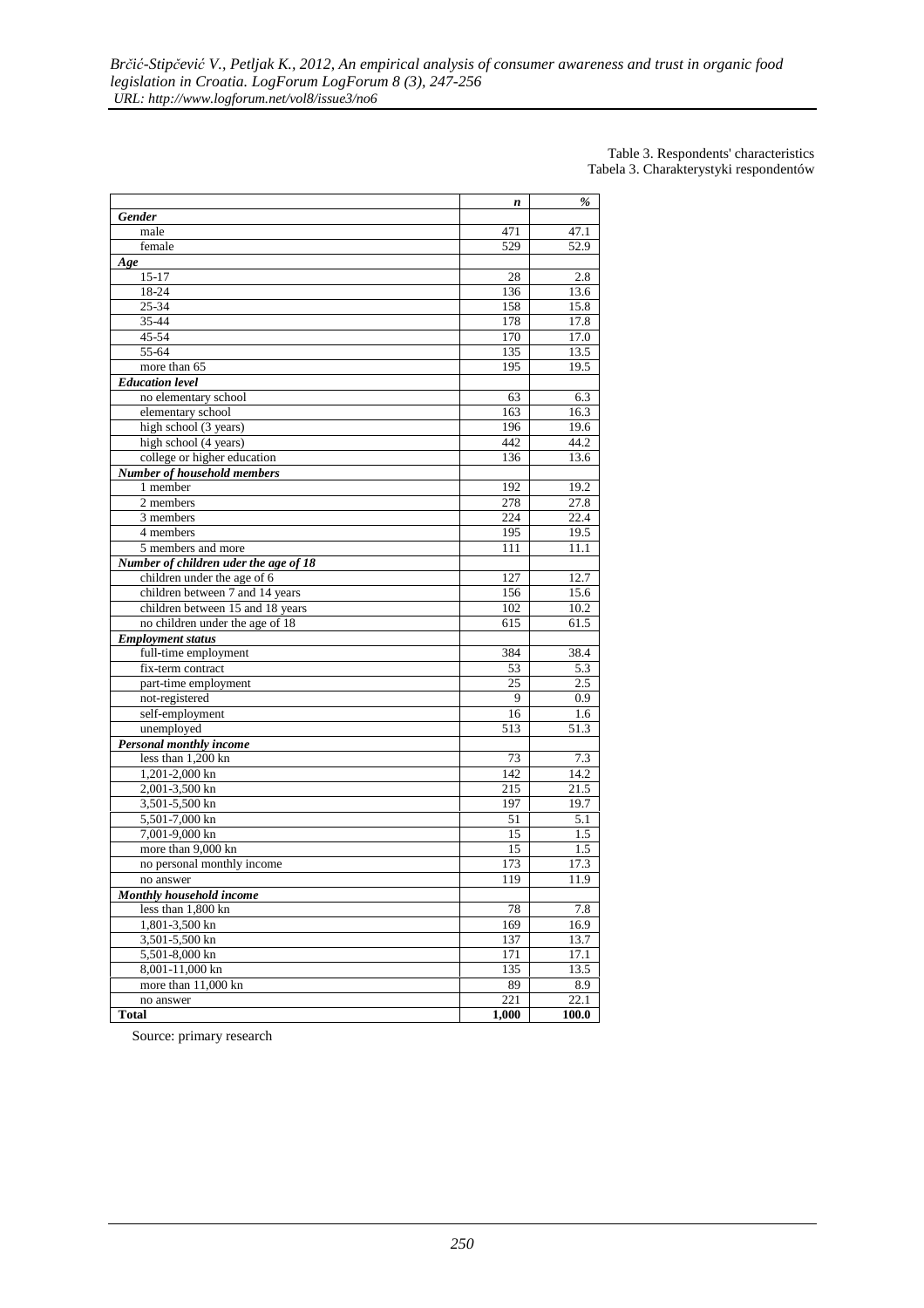### **RESEARCH RESULTS ANALYSIS**

#### *Respondents' familiarity with organic food*

From 1,000 research respondents, most of them (76.6%) are familiar with the definition of organic food (m=766). However, the smallest share of the respondents (11.0%) correctly defined organic food, i.e. the smallest share knows that organic food is the food which is produced using the procedures defined by the law on organic production. The most respondents (52.2%) think that organic food is the food produced without pesticides, chemical fertilizers, genetically modified organisms and other chemical additives. While 21.0% of the respondents think that organic food is the food produced on family farms using conventional agricultural techniques, 15.7% of the respondents think of organic food as the one produced without the use of genetically modified organisms. The research results show that although the respondents think that they are familiar with organic food that is not true because the smallest number of the respondents correctly define organic food.

### *The purchase of organic food*

Half of the respondents (50.1%) said they never buy organic food. Organic food is rarely bought by 37.5% of the respondents, while 12.4% of the respondents often buy organic food. The above mentioned results are not only the specificity of the Croatian market. Similar findings about the low purchase of organic food on a regular basis have been found by Tarkiainen and Sundqvist as well [Aertsens et al., 2009]. Further analyses were conducted with the respondents who frequently buy organic food (m=95) and hereafter they are referred to as "regular buyers". The regular buyers of organic food buy it two to three times a week (32.2%) or weekly (22.3%). Less than once a month organic food is purchased by 18.8% of regular buyers, and two to three times a month by 17.2% of them. The smallest percentage of regular buyers (9.5%) buys organic food once a month. Furthermore, regular buyers often buy fresh fruit and vegetables (31.2%), bread and other bakery products (29.4%), milk and dairy products (24.0%). Other products such as honey, fresh meat and meat products, baby food are bought in smaller percentage (less than 10.0%), and the reason is their under-representation on the Croatian market [Petljak, 2010].

#### *Regular buyers' familiarity with and trust in the information on the organic food declaration*

Regular buyers of organic food were asked if they have read the information on the organic food declaration. The majority of regular buyers (66.1%) answered that they have read the information on the organic food declaration, while 33.9% of frequent buyers do not read the information on the organic food declaration. Afterwards, regular buyers were asked to answer what information there are on the organic food declaration. The distribution of responses is given in Table 4.

| Information on declaration of organic food                                                                                                                             | ₽  | $\frac{0}{0}$ |
|------------------------------------------------------------------------------------------------------------------------------------------------------------------------|----|---------------|
| Information which are prescribed by the ordinance on labelling                                                                                                         | 20 | 21.1          |
| Information which are prescribed by the ordinance on labelling, the name of<br>the control station and/or the code of the control station                              | 15 | 15.8          |
| Information which are prescribed by ordinance on labelling, the name of the<br>control station and/or the code of the control station and the number of<br>certificate | 25 | 26.3          |
| I do not know                                                                                                                                                          | 35 | 36.8          |
| <b>Total</b>                                                                                                                                                           | 95 | 100.0         |

Table 4. Regular buyers' familiarity with the information on organic food declaration Tabela 4. Znajomość regularnych odbiorców z informacją na deklaracji żywności organicznej

Source: primary research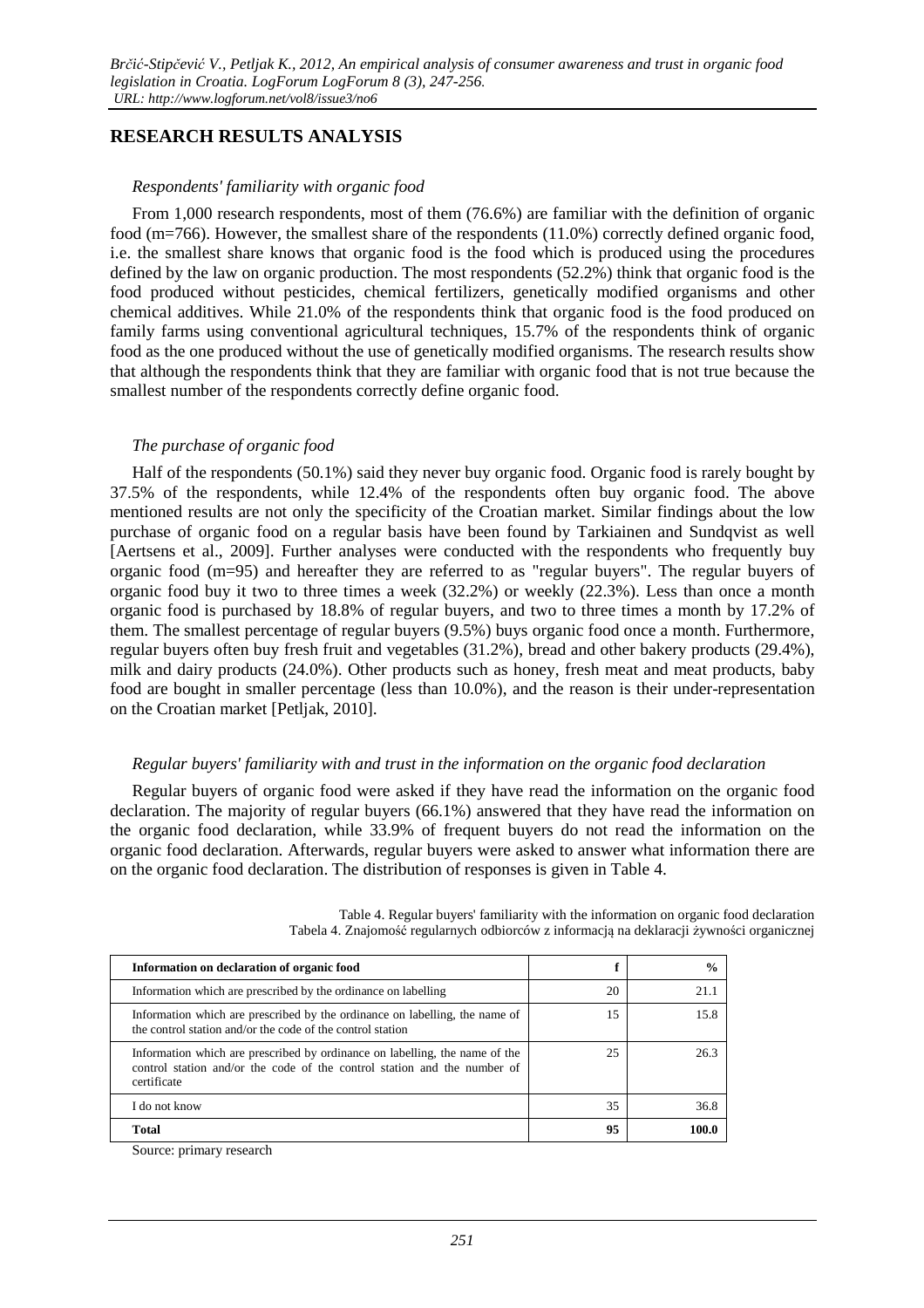The majority of regular buyers of organic food are not familiar with the information on the organic food declaration (36.8%). Furthermore, 26.3% of regular buyers answered correctly that the organic food declaration contains information which are prescribed by the ordinance on labelling, the name of the control station and/or the code of the control station and the number of certificate. Also, 21.1% of regular buyers consider that declaration contains information which is prescribed by the ordinance on labelling, and 15.8% of regular buyers consider that declaration contains information which is prescribed by the ordinance on labelling, the name of the control station and/or the code of the control station. After that, regular buyers of organic food were asked if they believed in the reliability of the information on the organic food declaration. The majority of regular buyers of organic food (73.8%) believe in the reliability of the information, while 26.2% of regular buyers do not believe in the reliability of the information on the organic food declaration.

#### *Respondents' familiarity with the label organic product of Croatia*

Respondents who are familiar with the definition of organic food (m=766) were asked about their familiarity with the label organic product of Croatia. Respondents were shown four labels (Table 5) and they were asked which of the labels the label organic product of Croatia is. Research results indicate that 43.6% of respondents are familiar with the label organic product of Croatia and 30.8% of respondents answered incorrectly. As many as 25.6% of respondents are not familiar with the label organic product of Croatia. These results indicate that further effort should be put into informing about and promoting the label organic product of Croatia.

| Label organic product of Croatia | $\mathbf f$ | $\frac{0}{0}$ |  |
|----------------------------------|-------------|---------------|--|
|                                  | 334         | 43.6          |  |
| G<br>Е<br>κ                      | 46          | $6.0\,$       |  |
|                                  | 76          | 9.9           |  |
|                                  | 114         | 14.9          |  |
| I do not know                    | 196         | $25.6\,$      |  |
| <b>Total</b>                     | 766         | $\bf 100.0$   |  |

Table 5. Respondents' familiarity with the label organic product of Croatia Tabela 5. Znajomość respondentów na temat chorwackiej etykiety żywności organicznej

For further data analysis, all respondents (m=766) were divided into 3 categories: regular consumers, frequent consumers and those who do not consume organic food. Research confirmed statistically significant difference in the respondents' familiarity with the label organic product of Croatia and the frequency of purchase of organically produced food;  $\chi^2$ =15.998, p <0.05 (Table 6).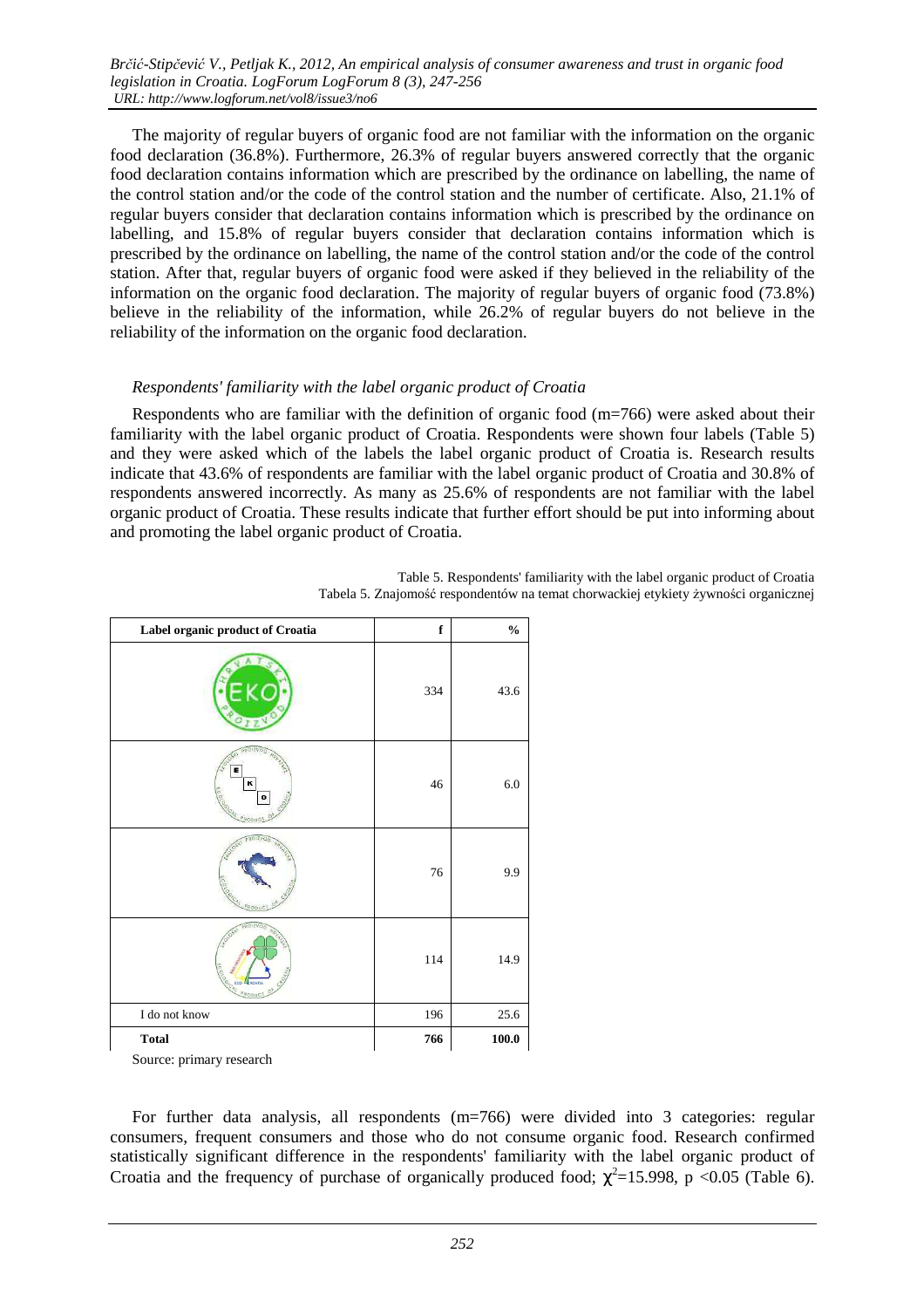The label organic product of Croatia is recognized by 43.6% of respondents. The largest percentage of respondents, who recognize the label organic product of Croatia are those who rarely buy organic food (46.9%) and the least those who buy it often (38.9%), which are indeed surprising results.

Table 6. Respondents' familiarity with the label organic product of Croatia according to the frequency of organic food purchase Tabela 6. Znajomość odbiorców z chorwacką deklaracją żywności organicznej odnośnie częstotliwości zakupu żywności organicznej

| Label organic<br>product of Croatia | Frequency of organic food purchase |                 |             |                           |             |               | <b>Total</b> |               |
|-------------------------------------|------------------------------------|-----------------|-------------|---------------------------|-------------|---------------|--------------|---------------|
|                                     |                                    | often<br>rarely |             |                           | never       |               |              |               |
|                                     | $\mathbf f$                        | $\frac{0}{0}$   | $\mathbf f$ | $\frac{6}{6}$             | $\mathbf f$ | $\frac{0}{0}$ | $\mathbf f$  | $\frac{0}{0}$ |
|                                     | 37                                 | 38.9            | 135         | 46.8                      | 162         | 42.3          | 334          | 43.6          |
| E<br>ĸ                              | 11                                 | 11.6            | 18          | 6.3                       | 17          | 4.4           | 46           | 6.0           |
|                                     | 12                                 | 12.6            | 34          | 11.8                      | 30          | 7.8           | 76           | 9.9           |
|                                     | 13                                 | 13.7            | 40          | 13.9                      | 61          | 15.9          | 114          | 14.9          |
| I do not know                       | 22                                 | 23.2            | 61          | 21.2                      | 113         | 29.5          | 196          | 25.6          |
| <b>Total</b>                        | 95                                 | 100.0           | 288         | 100.0                     | 383         | 100.0         | 766          | 100.0         |
| $\chi^2$ , p                        |                                    |                 |             | $\chi^2$ = 15.998; p<0.05 |             |               |              |               |

Source: primary research

### *Respondents' opinion about the organic food monitoring and control system*

From the total number of respondents who are familiar with the definition of organic food (m=766), most of them (42.8%) are not aware of the existence of organic food monitoring and control system in Croatia. Respondents, who are familiar with the label organic product of Croatia, were asked about effectiveness of organic food monitoring and control system. As seen from Table 7, statistically significant difference is determined by respondents' opinion about the organic food monitoring and control system and frequency of organic food purchase ( $\chi^2$ =20.994, p<0.01). Respondents who frequently buy organic food in the largest percentage believe that organic food monitoring and control system in Croatia is effective (48.7%) while that this system is effective believes 17.3% of respondents who do not buy organic food.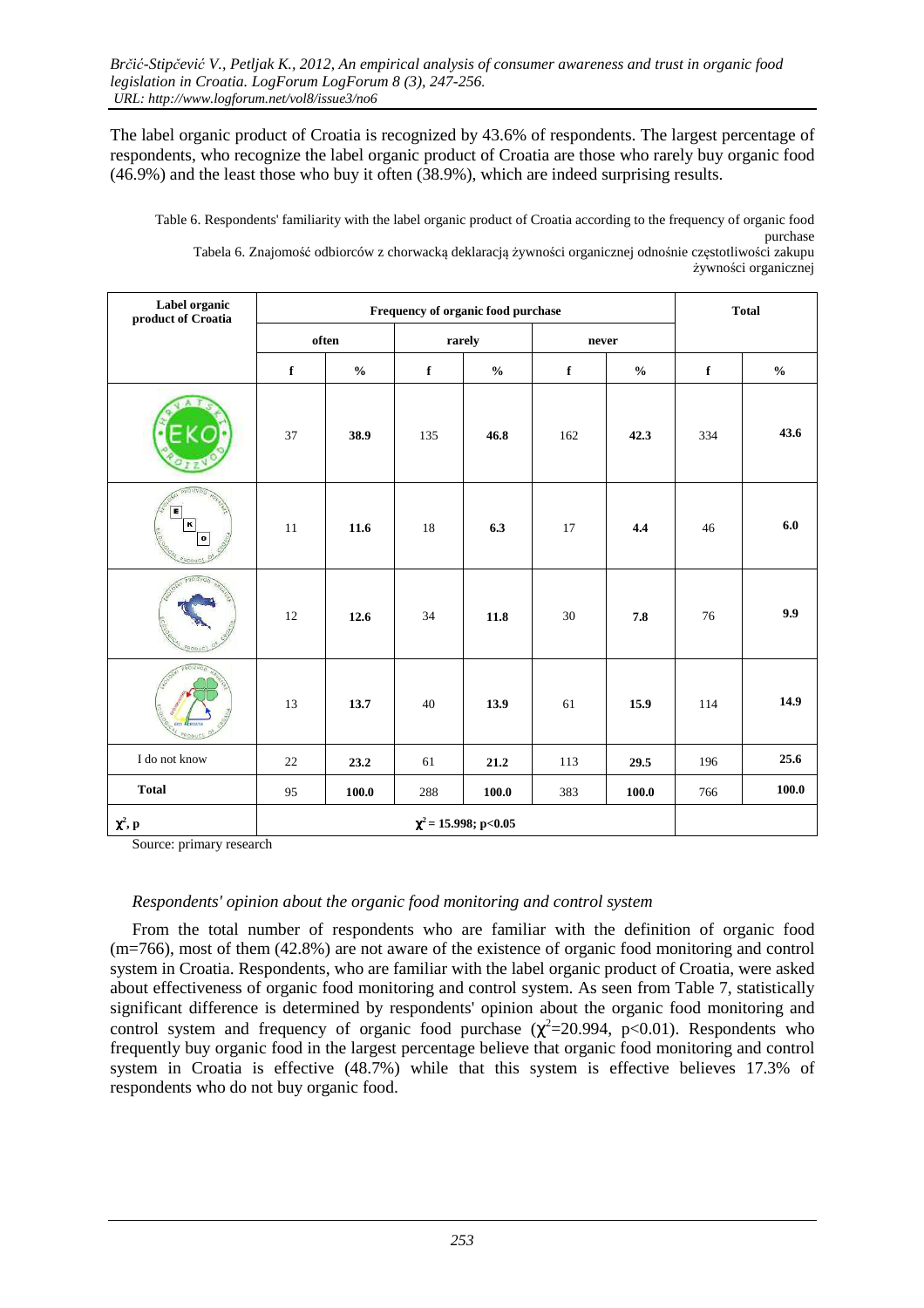Table 7. Respondents' opinion about the effectiveness of organic food monitoring and control system according to the frequency of organic food purchase Tabela 7. Opinia respondentów na temat efektywności systemu monitoringu i kontroli odnośnie częstotliwości zakupu żywności organicznej

| Organic food<br>monitoring and control<br>system is effective. |       | Frequency of organic food purchase |        |                           |       |               | <b>Total</b> |               |
|----------------------------------------------------------------|-------|------------------------------------|--------|---------------------------|-------|---------------|--------------|---------------|
|                                                                | often |                                    | rarely |                           | never |               |              |               |
|                                                                | f     | $\frac{0}{0}$                      | f      | $\frac{0}{0}$             | f     | $\frac{0}{0}$ | f            | $\frac{0}{0}$ |
| yes                                                            | 18    | 48.7                               | 32     | 23.7                      | 28    | 17.3          | 78           | 23.4          |
| no                                                             | 10    | 27.0                               | 55     | 40.7                      | 56    | 34.6          | 121          | 36.2          |
| I am not aware of<br>existence of this system                  | 9     | 24.3                               | 48     | 35.6                      | 78    | 48.1          | 135          | 40.4          |
| <b>Total</b>                                                   | 37    | 100.0                              | 135    | 100.0                     | 162   | 100.0         | 334          | 100.0         |
| $\chi^2$ , p                                                   |       |                                    |        | $\chi^2$ = 20.994; p<0.01 |       |               |              |               |

Source: primary research

### *Respondents' familiarity with the measures for organic food consumer protection*

The largest number of respondents (31.8%) believes that enhanced control of organic food producers from authorized institutions is measure for organic food consumer protection, as it is. 27.3% of respondents think that Consumer Protection Act (Zakon o zaštiti potrošača) is a measure for organic food consumer protection, while 24.3% of respondents think that the publication of the results of monitoring and control of individual organic food producers is a measure for organic food consumer protection. Finally, 15.5% of respondents are of the opinion that comparative tests for organic food are a measure for organic food consumer protection. If respondents were suspicious about the quality and freshness of organically produced food, the majority of them (25.9%) would not know who to contact for the protection of their consumer rights; 19.7% of respondents would notify sanitary inspection, 17.1% of respondents would inform the inspection and the Ministry of Agriculture, Fisheries and Rural Development, 11.8% of respondents would call the supervision station and 11.4% of respondents would call the inspection.

## **CONCLUSION**

This paper presents the research findings based on the survey research conducted on a representative sample of respondents using a highly structured questionnaire. The first part of the paper elaborates on organic agriculture, with a special emphasis on organic food legislation in Croatia. The results of the conducted survey based on 1,000 respondents indicate that the respondents (m=766) think they are familiar with the definition of organic food, but when they were asked about the definition of organic food, the smallest percentage of the respondents (11.0%) knows that organic food is the food which is produced by using the procedures defined by the legislation on organic production. Half of the respondents (50.1%) said they never buy organic food. Organic food is rarely bought by 37.5% of the respondents, while 12.4% of the respondents often buy organic food. The majority of regular buyers (66.1%) claim that they read the information on the organic food declaration, but when asked about the information on the organic food declaration, only 26.2% of regular buyers gave the correct answer. Despite this, the majority of regular buyers of organic food (73.8%) believe in the reliability of the information on the organic food declaration. When asked about their familiarity with the label organic product of Croatia, research confirmed statistically significant difference in the familiarity of respondents with the label organic product of Croatia and the frequency of purchase (often, rarely, never) of organically produced food. In fact, the largest percentage of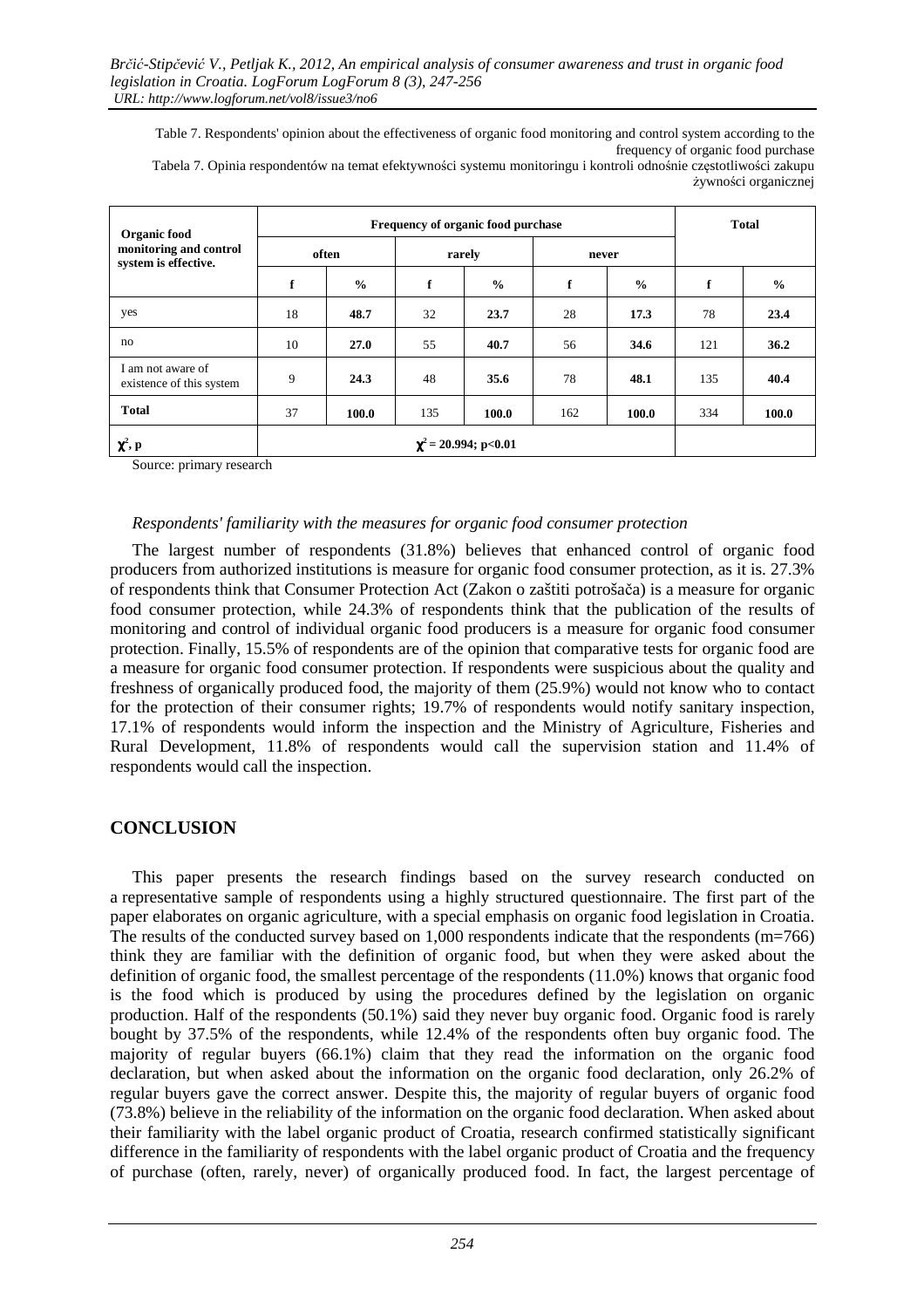respondents who recognize the label organic product of Croatia are those who rarely buy organic food and the smallest percentage are those who buy it often. Respondents who frequently buy organic food in the largest percentage believe that organic food monitoring and control system in Croatia is effective (48.7%), and those who never buy organic food in the largest percentage believe that this system is effective (17.3%). The largest number of respondents (31.8%) believes that enhanced control of organic food producers from authorized institutions protects consumers who consume organic food. The original contribution of this research is in the analysis of consumers' familiarity with organic food legislation in Croatia. Survey research results indicate the necessity for further education of consumers and informing them about organic food legislation in order to raise the awareness of organic food legislation and consumer confidence in organic food in Croatia. Above mentioned activities would certainly contribute to the further development of organic food market in Croatia. Therefore, this research provides very important implications for decision makers in Croatia, in terms of further steps needed to speed the development of organic agriculture and market for organic food in Croatia.

## **REFERENCES**

- Aertsens, J., Verbeke, W., Mondelaers, K., Van Huylenbroeck, G., 2009, Personal determinants of organic food consumption: a review, British Food Journal, 111 (10), 1140-1167
- International Federation of Organic Agriculture Movements, 2012, Definition of Organic Agriculture Retrieved from http://www.ifoam.org/growing\_organic/definitions/doa/index.html (accessed 16 March 2012)
- Krešić, G., Sučić, M., 2010, Organic food in Croatia: production principles and outlook, 16 (1), 63-74
- Ordinance on labelling and marking of organic products, Official Gazette (Narodne novine), No. 10/07
- Petljak, K., 2010, Istraživanje kategorije ekoloških prehrambenih proizvoda među vodećim trgovcima hranom u Republici Hrvatskoj [Organic food category research among leading food retailers in Croatia], Tržište, 22 (1), 93-112
- Petljak, K., 2011, Pregled razvoja i obilježja ekološke poljoprivrede u Republici Hrvatskoj [Review of development and characteristics of organic agriculture in Croatia], Ekonomski vjesnik, 24 (2), 382- 396
- Šamota, D., Jakšić, P., Stipešević, B., Miličević, I., Radić, S., Primožič-Radić, G., 2005, Vodič za uključenje u sustav ekološke proizvodnje [Guidelines for inclusion in the organic production system], TIPO Osijek, Osijek.

# **EMPIRYCZNA ANALIZA ŚWIADOMOŚCI I ZAUFANIA KLIENTÓW DO USTAWODAWSTWA W ZAKRESIE ŻYWNOŚCI ORGANICZNEJ W CHORWACJI**

**STRESZCZENIE**. **Wstęp:** Wyniki badań (z użyciem wysoko ustrukturyzowanych kwestionariuszy skierowanych do gospodarstw domowych) przeprowadzonych w marcu 2009 r. na reprezentacyjnej próbie mieszkańców Chorwacji wskazały, że większość respondentów (76,6%) jest zaznajomionych z żywnością organiczną.

**Metody:** W badaniach szczególny nacisk położony jest na zakup żywności organicznej, zwłaszcza przez regularnych odbiorców, którzy zostali zapytani o znajomość informacji znajdującej się w deklaracji organicznej żywności i pewność, czy jest to informacja rzetelna. Dalej badanie zgłębiło znajomość etykiety żywności organicznej odnośnie częstotliwości zakupu tej żywności. Ponadto badania opisują zaufanie konsumenta odnośnie monitorowania i systemu kontroli żywności organicznej w Chorwacji.

**Wyniki i wnioski:** Badanie daje wgląd w znajomość miar ochrony konsumenta żywności organicznej w Chorwacji i podaje rekomendacje dla organów legislacyjnych w zakresie żywności organicznej.

**Słowa kluczowe:** organiczne rolnictwo, chorwacki rynek żywności organicznej, ustawodawstwo dla żywności organicznej, badanie ankietowe.